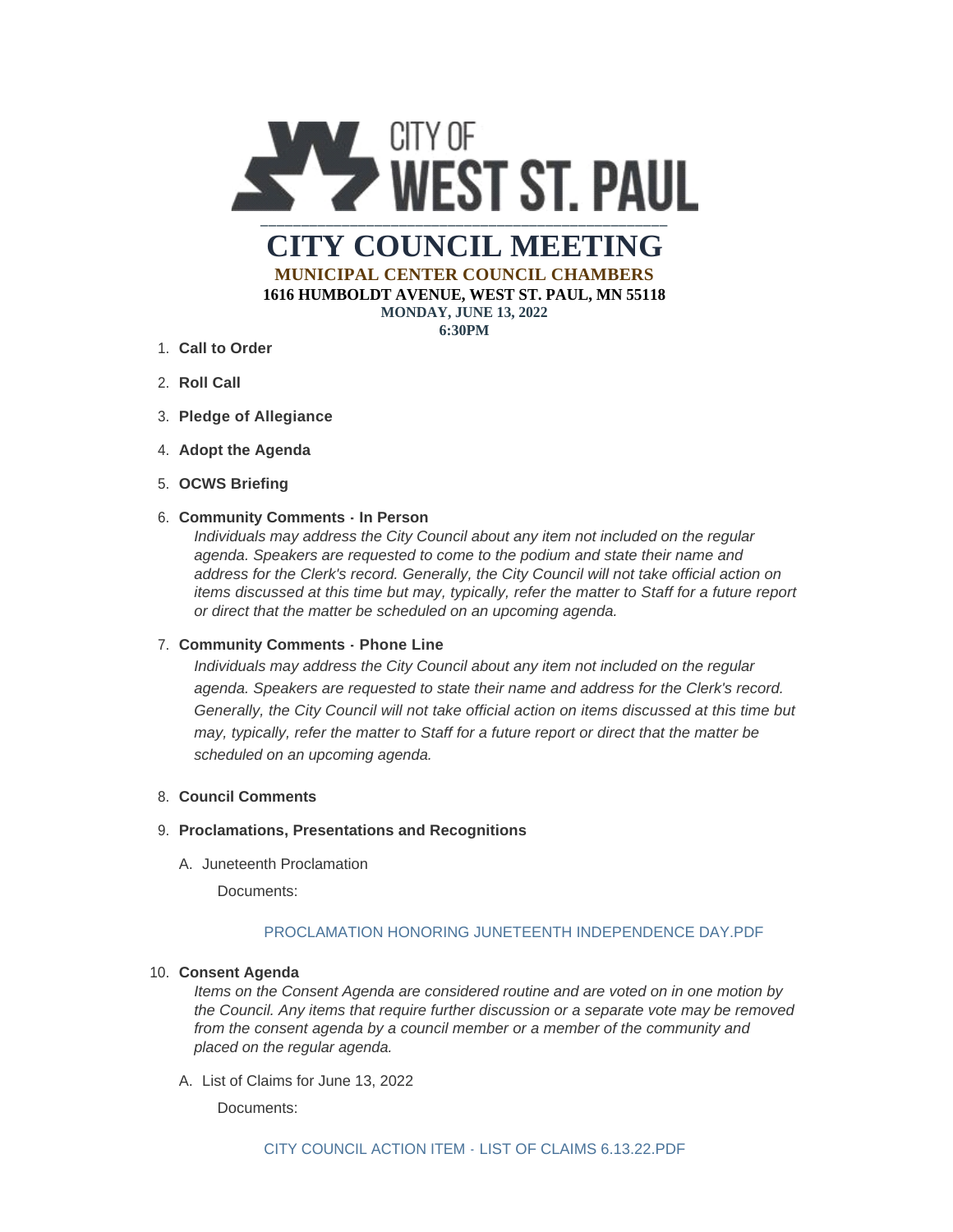B. March Financial Update

Documents:

[CITY COUNCIL ACTION ITEM-MARCH UPDATE.PDF](https://www.wspmn.gov/AgendaCenter/ViewFile/Item/13077?fileID=19989) [MARCH BANK REC.PDF](https://www.wspmn.gov/AgendaCenter/ViewFile/Item/13077?fileID=19986) [MARCH INCOME STATEMENT.PDF](https://www.wspmn.gov/AgendaCenter/ViewFile/Item/13077?fileID=19985) [UBS MARCH.PDF](https://www.wspmn.gov/AgendaCenter/ViewFile/Item/13077?fileID=19988)

C. Donations to the City

Documents:

## [CITY COUNCIL ACTION ITEM - ACCEPT DONATIONS TO THE CITY.PDF](https://www.wspmn.gov/AgendaCenter/ViewFile/Item/13099?fileID=19995) [RESOLUTION - DONATIONS TO THE CITY.PDF](https://www.wspmn.gov/AgendaCenter/ViewFile/Item/13099?fileID=19996)

D. Declare Items Surplus and Authorize Sale

Documents:

[CITY COUNCIL ACTION ITEM - DECLARE ITEMS AS SURPLUS.PDF](https://www.wspmn.gov/AgendaCenter/ViewFile/Item/13100?fileID=20002) [RESOLUTION - DECLARING ITEMS SURPLUS AND AUTHORIZING THIER](https://www.wspmn.gov/AgendaCenter/ViewFile/Item/13100?fileID=20003)  DISPOSAL.PDF

E. Rental Licensing

Documents:

#### [CITY COUNCIL ACTION ITEM - RENTAL LICENSING.PDF](https://www.wspmn.gov/AgendaCenter/ViewFile/Item/13111?fileID=19999)

F. Appoint Absentee Ballot Board Election Judges for the 2022 Primary and General **Elections** 

Documents:

[CITY COUNCIL ACTION ITEM - APPOINT ABSENTEE BALLOT BOARD](https://www.wspmn.gov/AgendaCenter/ViewFile/Item/13117?fileID=20004)  ELECTION JUDGES.PDF [RESOLUTION - APPOINTING AB ELECTION JUDGES FOR 2022](https://www.wspmn.gov/AgendaCenter/ViewFile/Item/13117?fileID=20005)  ELECTIONS.PDF

G. Consultant Contract for the 2023 Mill and Overlay Project 23-3

Documents:

[CITY COUNCIL ACTION ITEM - CONSULTANT CONTRACT CP 23-3.PDF](https://www.wspmn.gov/AgendaCenter/ViewFile/Item/13073?fileID=19993) [ATTACHMENT - MAP CP 23-3.PDF](https://www.wspmn.gov/AgendaCenter/ViewFile/Item/13073?fileID=19994)

H. Pay Equity Report

Documents:

## [CITY COUNCIL ACTION ITEM - PAY EQUITY.PDF](https://www.wspmn.gov/AgendaCenter/ViewFile/Item/13116?fileID=20000) [ATTACHMENT - PAY EQUITY REPORT FOR REVIEW.PDF](https://www.wspmn.gov/AgendaCenter/ViewFile/Item/13116?fileID=20001)

- **Public Hearing** 11.
- **New Business** 12.
- **Old Business** 13.